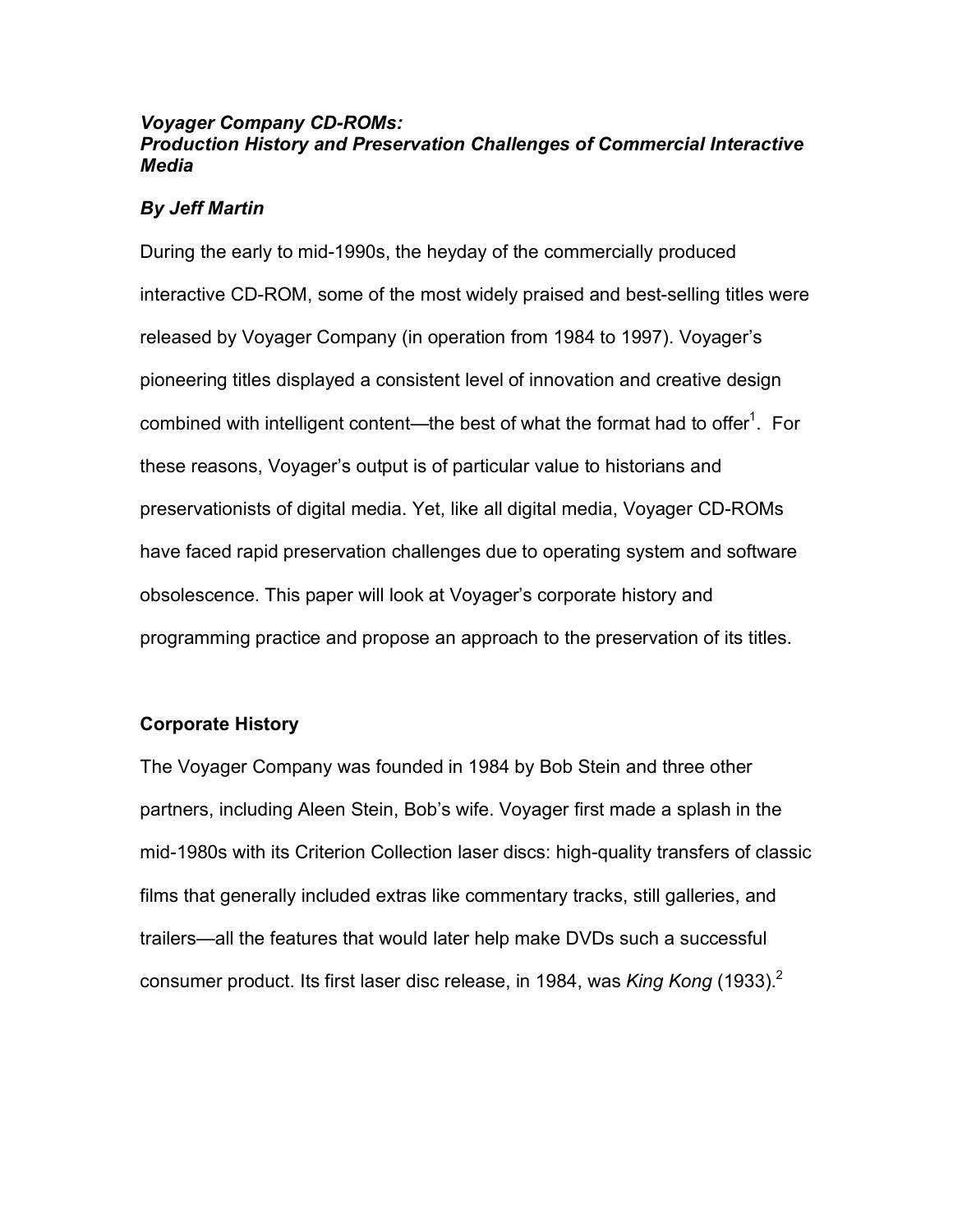Stein, the driving force behind the company, described himself as a Maoist and publicly refused to pursue profit over quality. He also established the company's motto, "Bring Your Brain." <sup>3</sup> *The New York Times* described Voyager as "the single best source of stimulating and innovative titles for grown-ups."<sup>4</sup>

Voyager's first CD-ROM, released in 1989, was the CD Companion to Beethoven's Symphony No. 9, which brought together a reproduction of the symphony's printed score, an audio recording by the Vienna Philharmonic, and commentary. It was the first of several music-based titles Voyager produced. Throughout its thirteen-year history, Voyager used the book as the model for most of its titles. Colin Holgate, a programmer who worked for Voyager between 1992 and 1996, described the company's popular CD-ROM version of the Beatles film *A Hard Day's Night* as "a coffee table book with the movie attached." <sup>5</sup> Many titles were based on literary works, including Arthur Miller's play *The Crucible* and Art Spiegelman's graphic novel *Maus.* [ The company's focus on book-structured titles was furthered in 1993, when it released software that allowed consumers to create their own electronic books. The software, called Expanded Book Toolkit, retailed for less than \$300 and gave consumers the capability to add search engines, art, sound, and QuickTime movies to text files, creating floppy disks that emulated the company's CD-ROMs<sup>6</sup>. Also in 1993, Voyager joined with other CD-ROM producers to sell their CD-ROMs in bookstores—another sign of the company's view that the new technology could be equated with books. At the time, Stein said: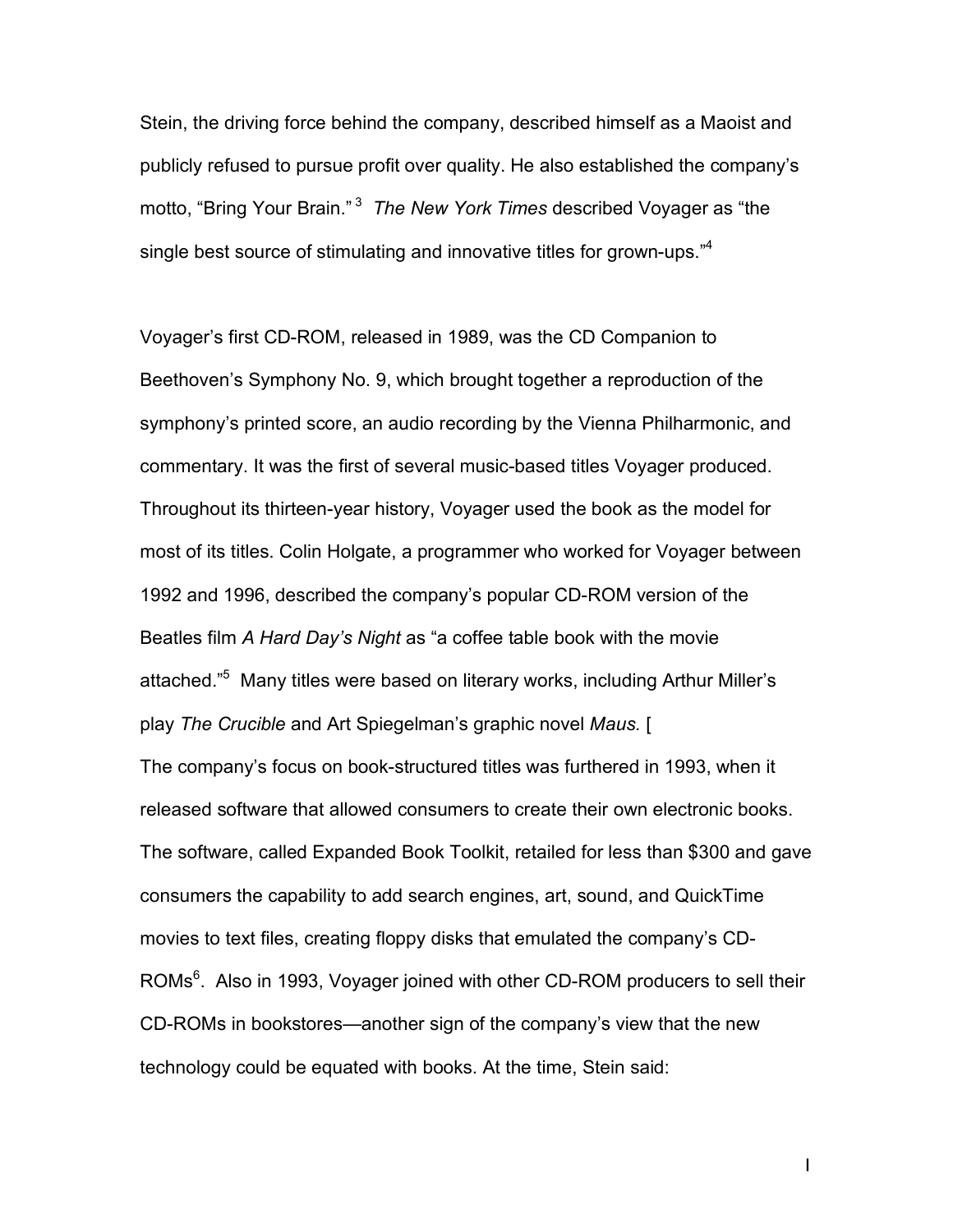The best bookstores are wonderful places to browse a wide selection of works and typically provide a high level of customer service. We wanted to bring that comfort, selection of works, and service to the buyer of interactive software. It makes sense because these products are as much like books as they are like software, and the shopping experience should be similar.<sup>7</sup>

In addition to their book-based titles, Voyager also released more experimental and nonlinear projects, including CD-ROM titles such as Laurie Anderson's *Puppet Motel*, The Residents' *Freak Show*, and composer Morton Subotnick's *All My Hummingbirds Have Alibis.* In 1996, Voyager released *First Person: Mumia Abu-Jamal Live from Death Row*, which highlighted the case of the Pennsylvania man sentenced to death for a crime that many believe he did not commit. The title was created—from start to finish—in five weeks. $8$  A company press released stated: "Voyager is proud to present such a significant voice on issues of great immediacy and relevance."<sup>9</sup>

The Abu-Jamal title was not the only Voyager product to court controversy. In 1995, a minor storm erupted because Voyager's CD-ROM *Who Built America?* which touched on such topics as homosexuality, abortion, and birth control—was bundled with other software installed on Apple computers that were distributed to schools. After being dropped briefly, the title was eventually restored to the bundle.<sup>10</sup>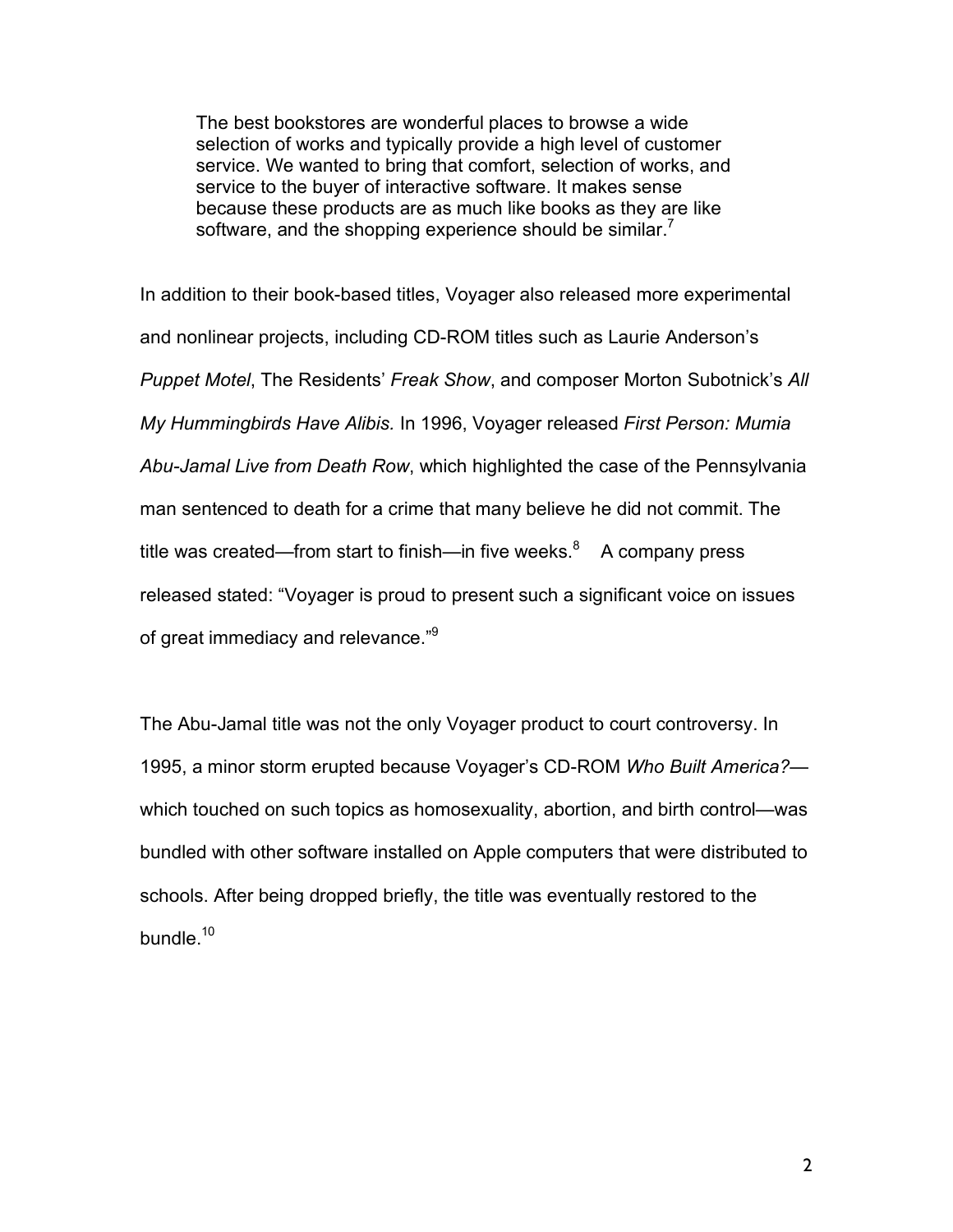By 1996, despite its continued high profile, Voyager's revenues had stagnated and the company was consistently in debt. Several reasons were listed for the company's financial problems:

Stein set out his own plan of action in late September of 1996, identifying intermediate and long-term objectives. Key obstacles to wider CD-Rom acceptance he listed as being fivefold: insufficient market volume of non-game titles; Apple's chronic failure to upgrade HyperCard (the staple software on which Voyager became over-dependent); poor distribution for anything but games and children's titles; the lure of the Internet, which captured much of the free time people were prepared to devote to electronic browsing; and, finally, the fact that "the desktop is not a conducive environment for using the rich titles that Voyager is known for producing".<sup>11</sup>

Bob Stein left the company in late 1996. Today he is the C.E.O. of Night Kitchen, which he founded shortly after leaving Voyager. He is also on the board of The Institute for the Future of the Book, which describes its mission as "to play an important role in developing the form and function of books in the digital era."<sup>12</sup>

## **Programming Practices**

In terms of approaching the preservation questions presented by Voyager titles, the single most useful part of my research was a telephone interview with Colin Holgate. The titles he programmed for Voyager include *This Is Spinal Tap*, *The Day After Trinity*, *The Annotated Alice*, and *Our Secret Century* (for which twelve volumes were produced and ten were released before Voyager shut down in 1997.) I found the following information—provided by Holgate in our telephone conversation—relevant to the discussion of CD-ROM preservation: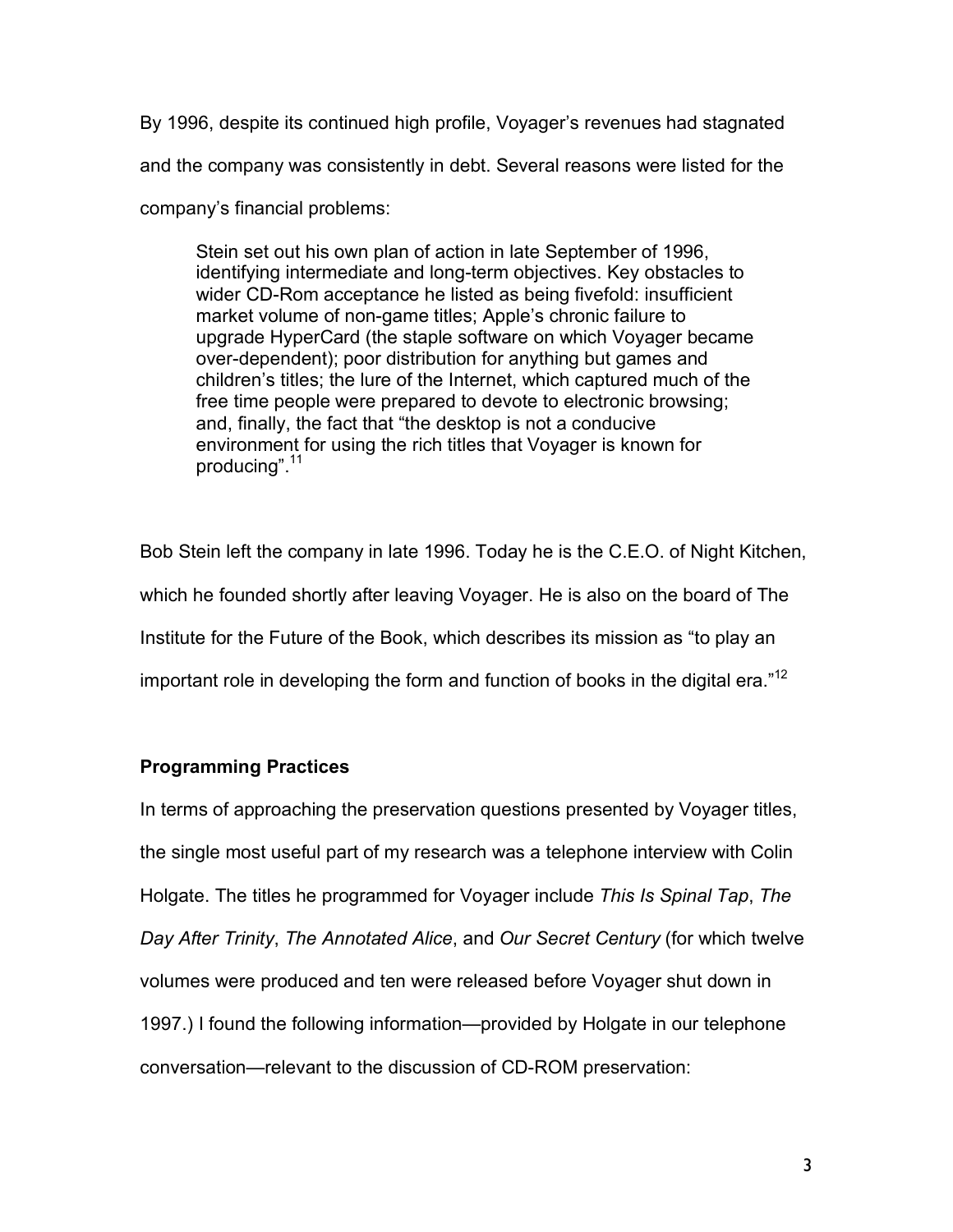### • **Software Choices**

Many Voyager titles—including nearly all the book-based titles were programmed using the Apple software HyperCard. Voyager was one of the earliest adopters of this software, working with Apple as a Beta tester prior to the software's introduction in August 1987. The choice was logical; HyperCard, modeled around the idea of a stack of cards, closely emulated the behavior of a book. Unfortunately, Microsoft offered no programs with similar capabilities for PCs, so Voyager titles using HyperCard were programmed on Apple computers and then farmed out to a subcontractor to reprogram the cross-platform version for PC. (For this reason, I would argue that future preservation of Voyager titles should be focused on their original Mac programming for use on Mac machines—assuming, that is, that Mac computers will remain available as such!)

Holgate did use other programs for certain cases. *Our Secret Century* needed to be programmed cross-platform from the beginning, so he used Oracle Media Objects; C was the best way to manipulate all of the visual elements for *This Is Spinal Tap*.

#### • **System Requirements**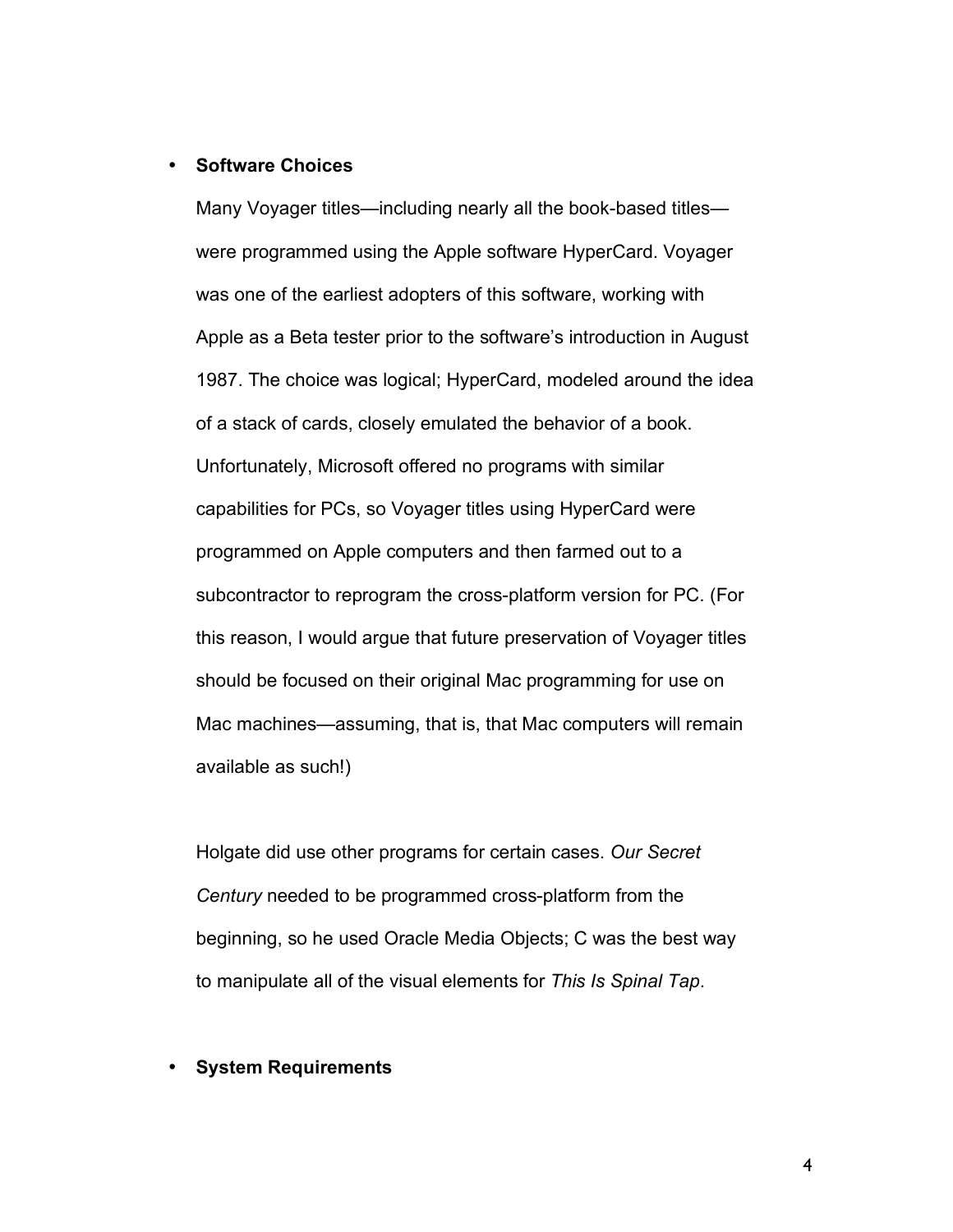In determining the system requirements for Voyager titles, programmers were constrained by two factors: first, many of their CD-ROMs were considered to be educational, or at the very least, "edu-tainment." The general perception was that computers in the academic world, such as those in high-school computer labs, would be less sophisticated than those in the home or office markets. Second, because Voyager had a tight budget, programmers were working on relatively outdated machines. For example, Holgate programmed *A Hard Day's Night* (1993) on a Mac IIsi, with a 20 MHz processor and 17 MB RAM—a computer first released in 1990 and discontinued the year the CD-ROM was produced. The general feeling, said Holgate, was that if the titles worked well on Voyager's computers, they'd work well on anyone's.

#### • **Forward Compatibility**

Then, as now, the issue of forward compatibility was nearly impossible to consider—there was simply no way to know what software and hardware manufacturers were going to do. In particular, Holgate said, there was no way to know that HyperCard, a program launched with great fanfare, would be completely abandoned by Apple relatively soon after its introduction.

### • **Archiving of Elements**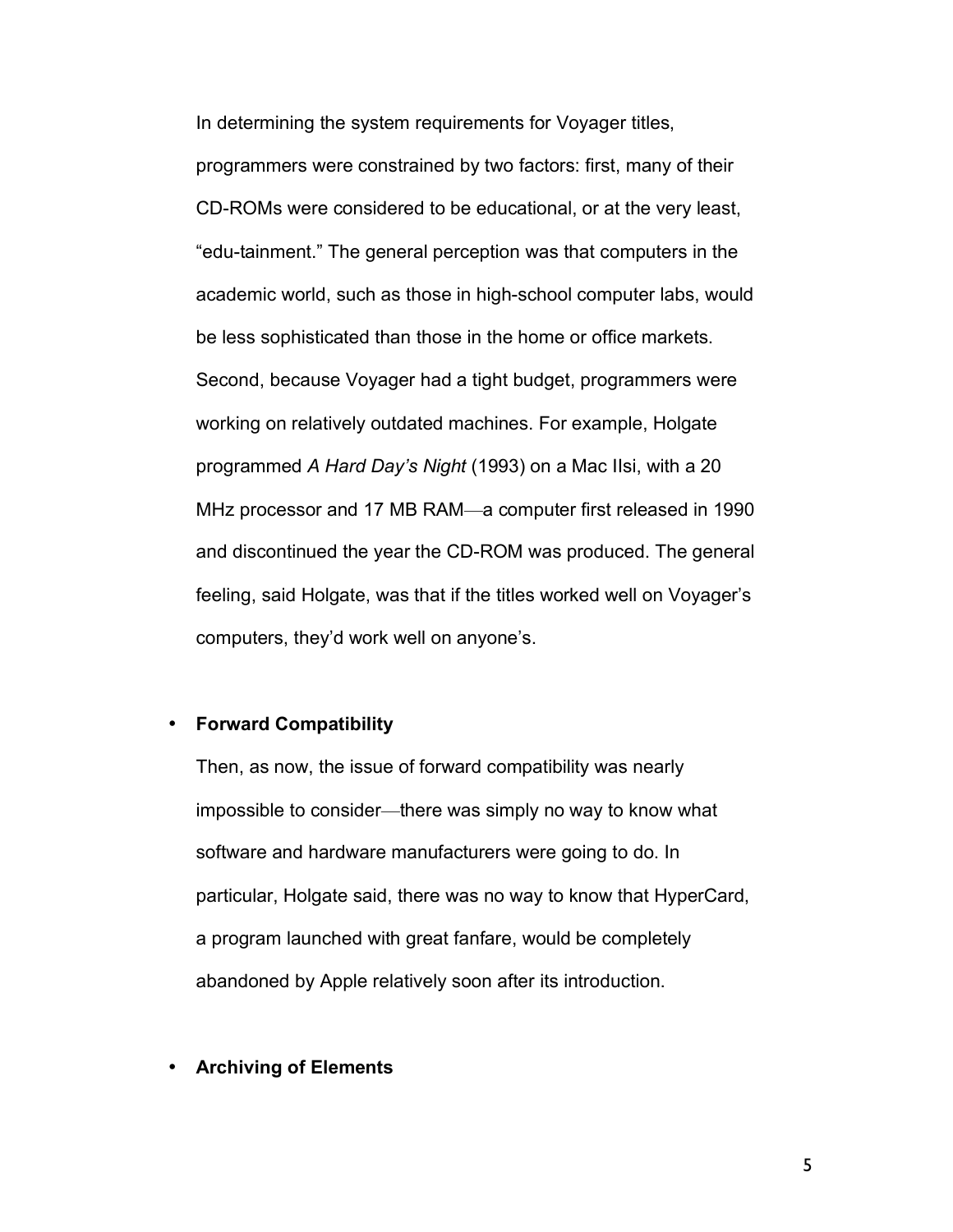The critical variable in Voyager's archiving of elements was storage space. Programmers were generally assigned 1GB hard drives to hold all of the elements relevant to a project—which seemed sufficient at the time because, as Holgate put it, "the whole thing couldn't be more than? 650 MB anyway." Since many Voyager titles were based on laser discs, the video elements used in CD-ROM production were generally available if needed. Holgate also mentioned discussions in which producers said, "Let's keep this 240x480 uncompressed as a backup in case we ever need to remaster," though today a file of that size would not be considered a master video element.

### • **Preservation of Code**

Perhaps the single most surprising—and heartening—fact I learned from speaking to Holgate is that he practiced his own means of preserving and ensuring the accessibility of the code for the CD-ROMs he programmed by including it on the "shipped discs"—the CDs actually sold to the public. This means that even for the least popular Voyager CD-ROMs, thousands of copies of the underlying code still exist.

## **Current Disc Performance**

The first Voyager title I reviewed (*Our Secret Century*), was, happily, still functioning reasonably well with current Mac operating systems. A return to the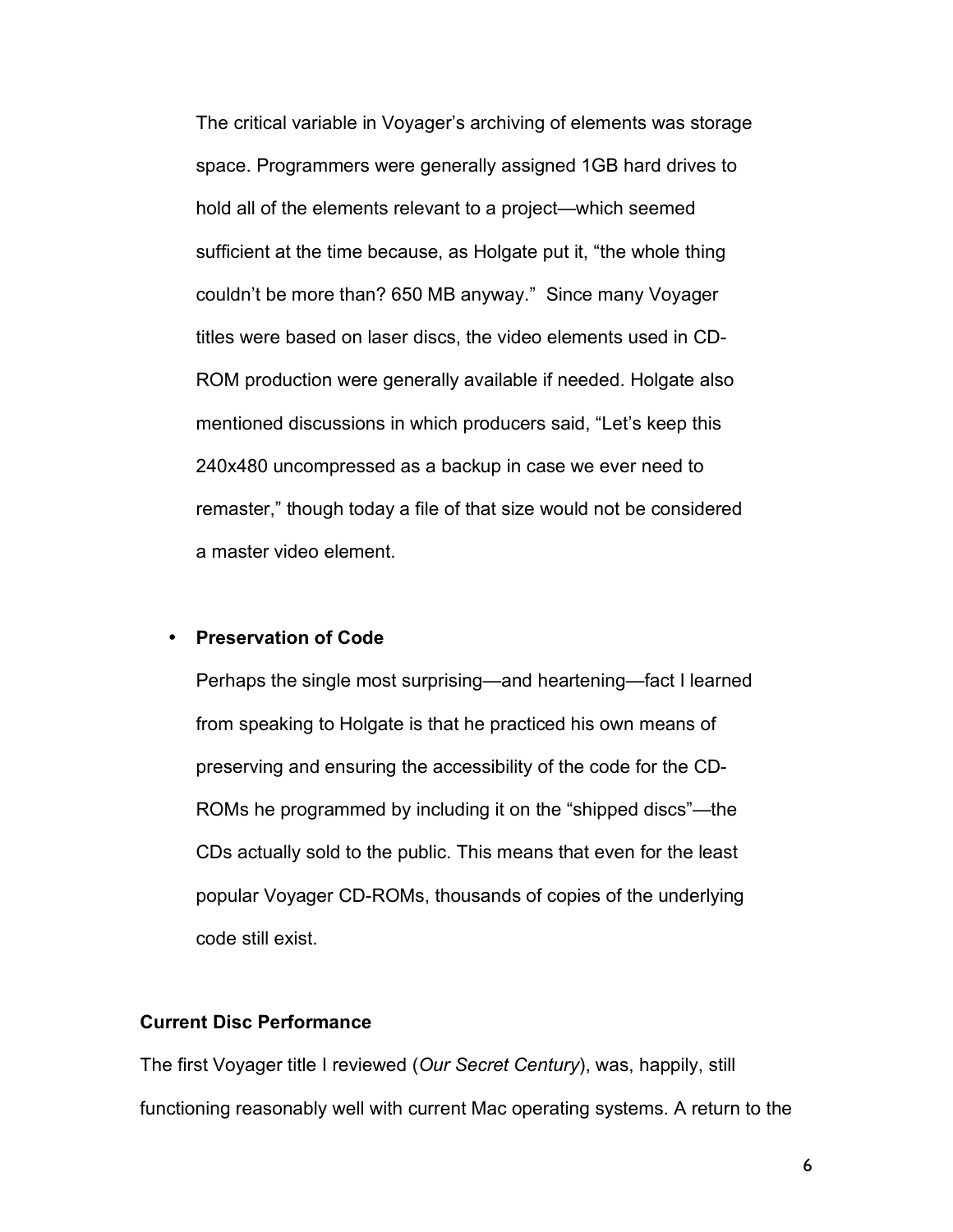Voyager catalogue revealed that this was not necessarily true for all titles, as demonstrated by the following four examples.

**TITLE:** *Exotic Japan*

# **DATE OF MANUFACTURE:** 1991

**SOFTWARE SUPPLIED:** MacroMind Player 2.0.1

**FILES:** 29 files, type unidentified. **SYSTEM REQUIREMENTS:** Macintosh

(Classic, Plus, Portable, LC, SE, or II series); Mac OS 6.0.5 or higher;

HyperCard version 2.1

# **CURRENT PERFORMANCE:**

**MAC OS 8.5.1:** HyperCard visuals work properly. Audio, however, plays completely randomly. Links to play audio do not work. Appears to play straight through all audio clips on the CD-ROM rather than respond to mouse clicks.

**MAC OS X:** HyperCard works in Classic Mode—images only. Much distortion/displacement of text against backgrounds. Two icons appear on desktop: "Exotic Japan" and "Audio CD." Audio CD contains one 47:00 track that plays fine and one 5:29 track that iTunes does not recognize.

**TITLE:** *All My Hummingbirds Have Alibis*

## **DATE OF MANUFACTURE:** 1992

**SOFTWARE SUPPLIED:** MacroMind Player 3.0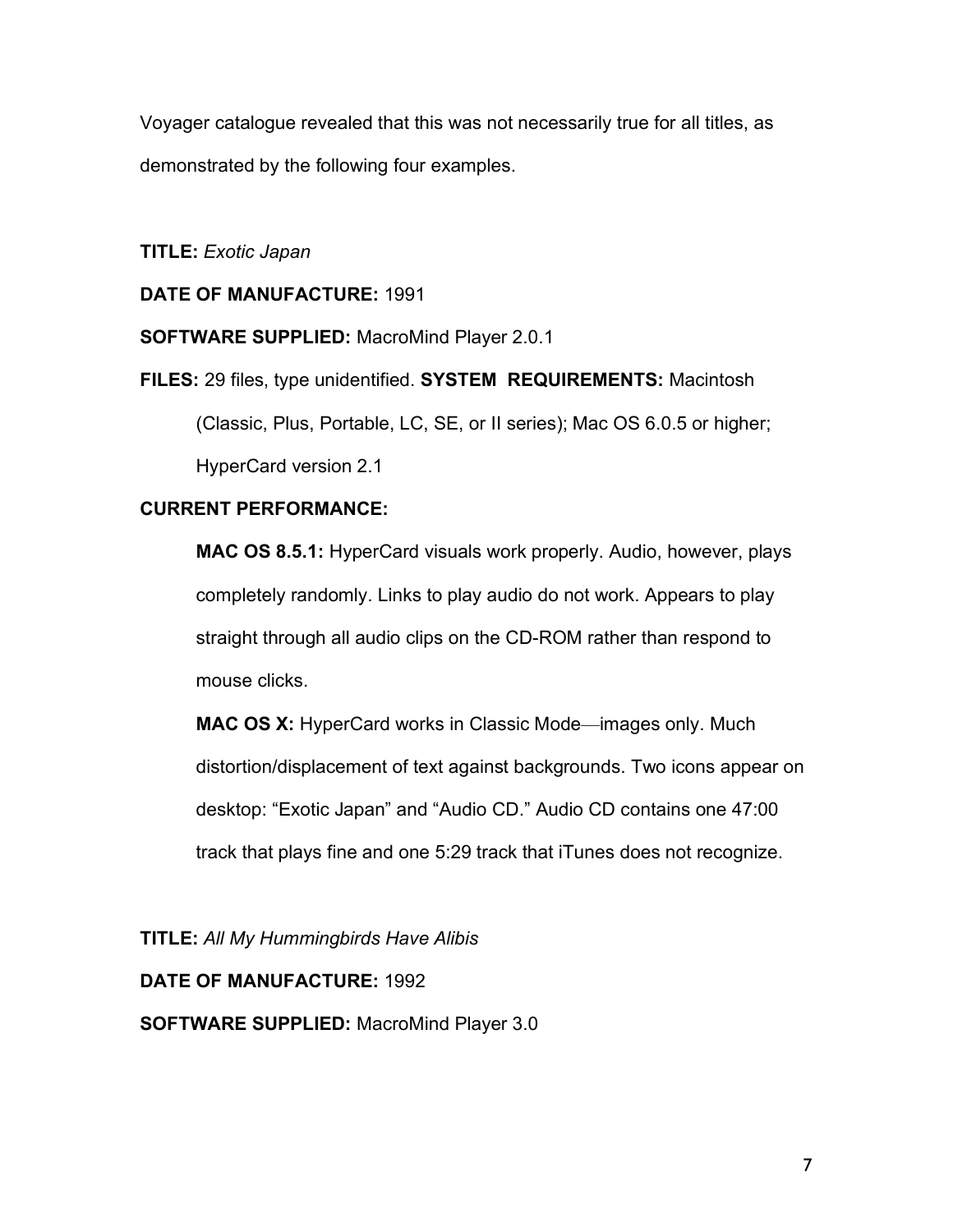**FILES:** 17 files, type unidentified. **SYSTEM REQUIREMENTS:** Mac OS 6.0.7 or higher; 13-inch color or grayscale monitor; Mac-compatible CD-ROM drive; headphones/speakers; CD-ROM Drivers

# **CURRENT PERFORMANCE:**

**MAC OS 8.5.1:** Starting program, desktop is still visible behind display window. Program does not function properly and eventually crashes computer.

**MAC OS X:** Two icons appear on desktop: "Hummingbirds" and "Audio

CD." Error message: "Not enough memory to run MacroMind Player."

Audio CD files will play in iTunes. "Hummingbird" files will not play.

**TITLE:** Stravinsky's "The Rite of Spring"

# **DATE OF MANUFACTURE:** 1992

# **SOFTWARE SUPPLIED:** HyperCard 2.1

**FILES:** 4 HyperCard documents

# **SYSTEM REQUIREMENTS:** Mac OS 6.0.5 or higher

# **CURRENT PERFORMANCE:**

**MAC OS 8.5.1:** HyperCard program works well; some distortion of fonts (overlap). Audio plays properly in conjunction with annotations in HyperCard stacks only occasionally. When entire Stravinsky piece is played through, annotation cards do not always follow in proper sequence. **MAC OS X:** Ejected the CD repeatedly.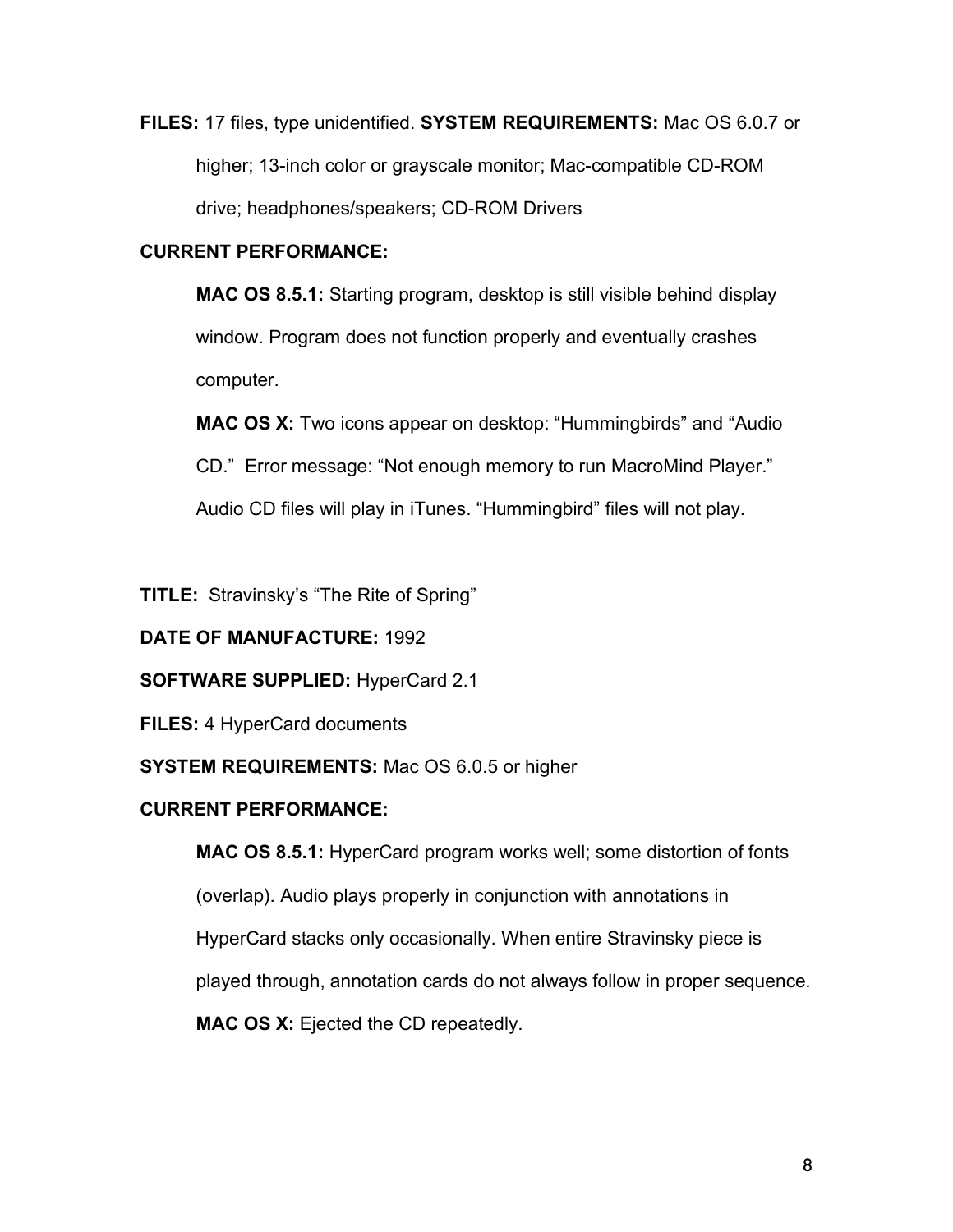**TITLE:** *Who Built America?*

## **DATE OF MANUFACTURE:** 1993

**SOFTWARE SUPPLIED:** QuickTime 1.6.1, HyperCard 2.1

**SYSTEM REQUIREMENTS:** Macintosh computer with a 68020 or higher processor (as of summer 1993, this included the Macintosh SE/30, Classic II, and all models in the Macintosh II, LC, Performa, Centris, and Quadra lines, and Powerbook models 140 and higher, including all PowerBook Duos); 4 MB of installed RAM in System 6, 5 MB of installed RAM in System 7; a hard disk with 7 MB of free space—8 if you need to install QuickTime and HyperCard; a 640x480 monitor or larger w/256 grays; Mac OS 6.0.7 or higher

## **CURRENT PERFORMANCE:**

**MAC OS 8.5.1:** No discernible problems. Appeared to function as intended.

**MAC OS X:** Ran in Classic Mode. Changed display to 256 colors, monochrome (sepia.) Could not find the "Home" document (repeatedly) for HyperCard. Played most functions properly, though sometimes inexplicably asked for more memory to be allocated to HyperCard, even though it had been. Did not resize display to 640x480 automatically. Overall performance good but finicky.

These four examples demonstrate that the early Voyager titles are in the greatest danger of becoming inaccessible due to software and hardware obsolescence.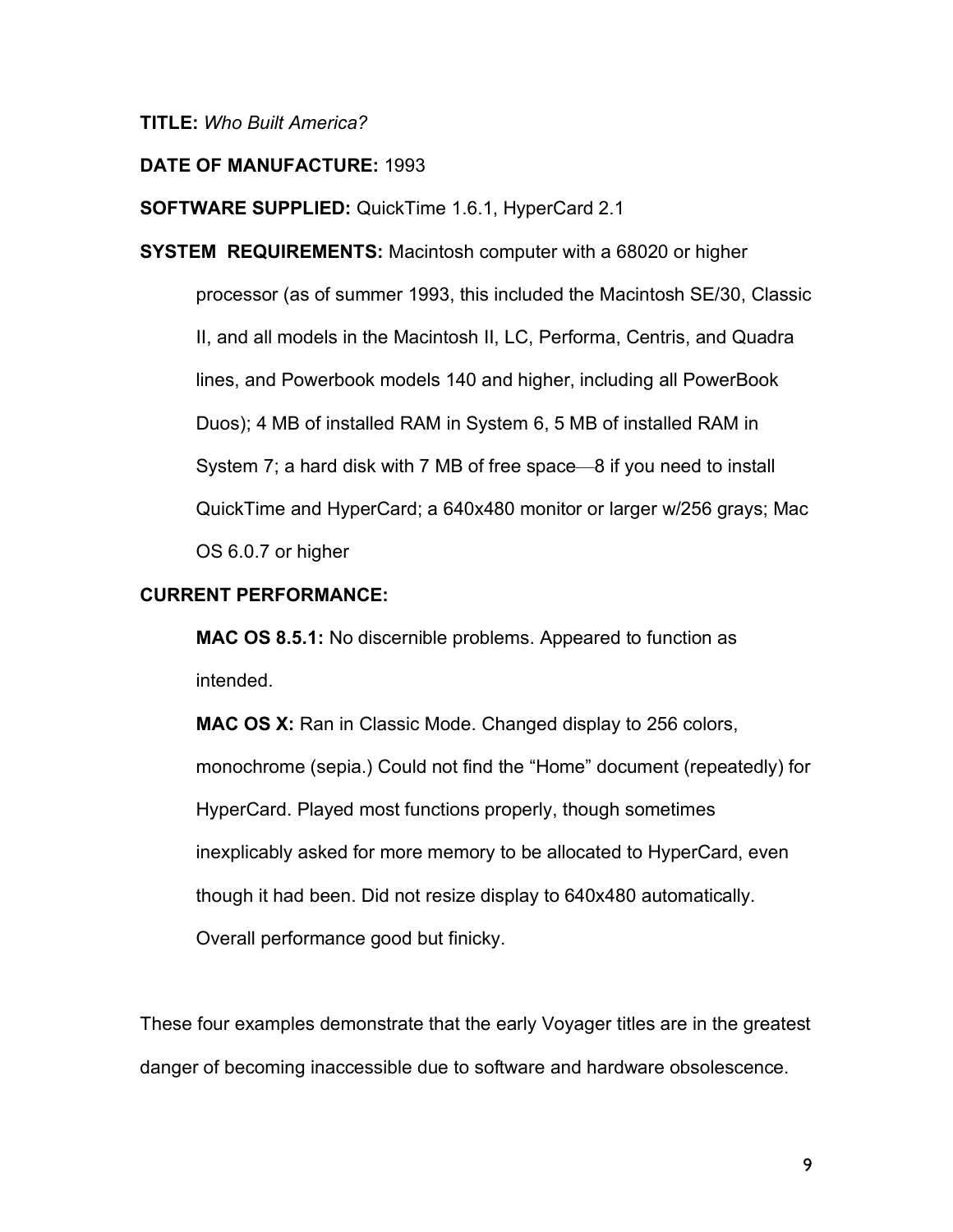What is striking is the complete failure of the *Exotic Japan* CD-ROM compared to the relatively good performance of *Who Built America?,* a title manufactured only two years later.

### **Preservation Strategies**

Based on my research, which included the discussion with Colin Holgate and the testing of several Voyager CD-ROM titles, I offer the following observations regarding preservation.

### **1) Code**

Unlike certain interactive artworks, the code underlying Voyager titles is not part of the work; it is a purely functional tool designed to achieve a desired end. (Indeed, Colin described his code for *This Is Spinal Tap*, written in C, as "quite ugly" when viewed on its own. For this reason, I believe emulation would be an entirely appropriate means of preserving these titles. Any computer program that can properly *mimic* the behavior of the original code—without having to retain the code itself—would be sufficient.

## **2) HyperCard Emulator**

A logical starting point for preserving these titles, therefore, would be the development of a HyperCard emulator. Apple stopped updating HyperCard more than a decade ago and stopped selling the program in 2004. Though HyperCard will function on a computer using Mac OS X in Classic Mode, it is clearly a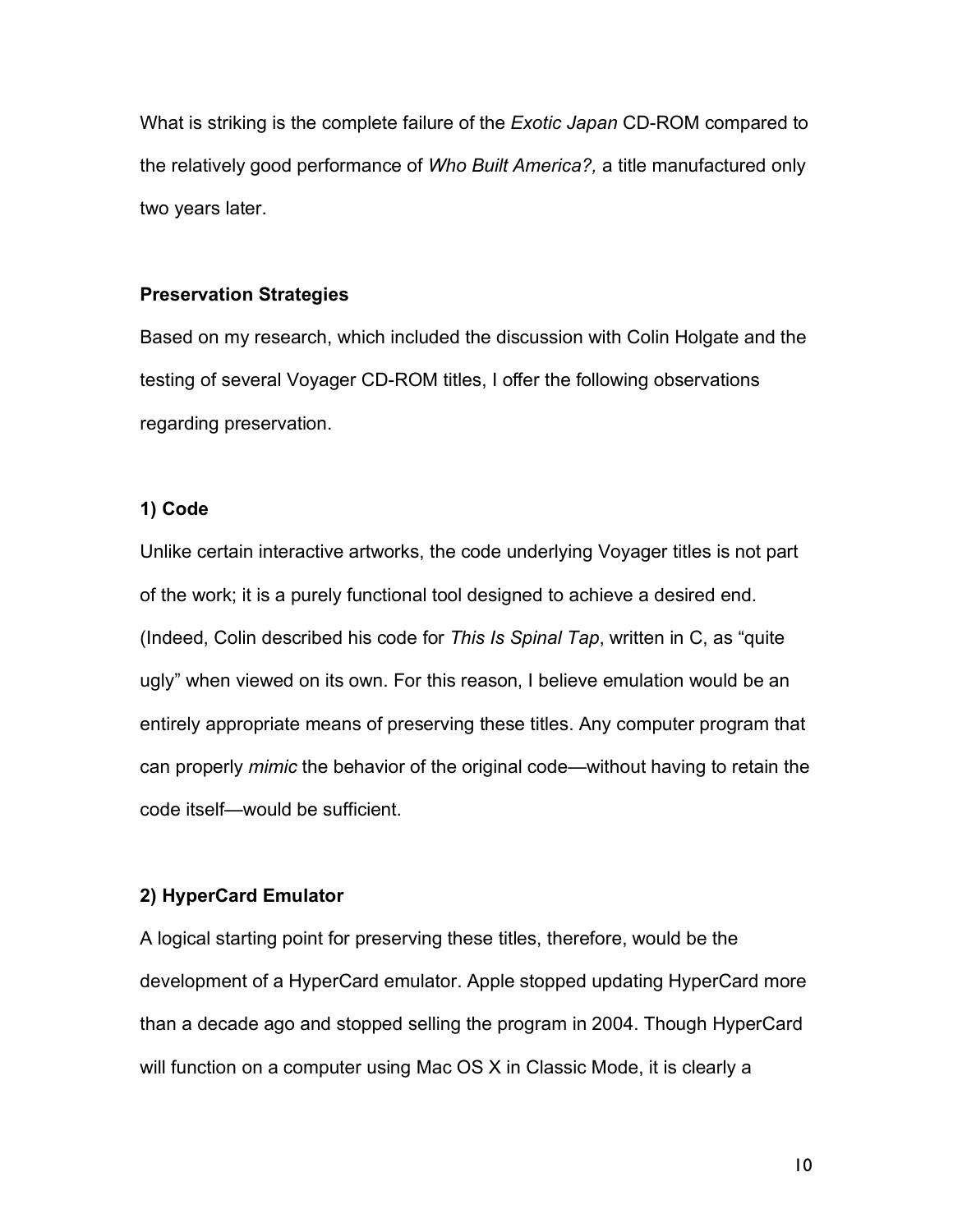program in danger in obsolescence. Because of its widespread use in CD-ROMs and other applications, a reliable, widely available emulator program is critical to the preservation of large quantities of digital media.

#### **3) Behavior**

Voyager CD-ROMs, which were structured to emulate books, are frequently linear, with links that guide the user through a work in a straightforward fashion. One critical component of this format that differs from books is the inclusion of hypertext. Many book-based titles contain links from words or phrases to get definitions or translations, or sound files to provide pronunciation guides, for example. Links may also provide caption information for photos or larger versions of thumbnail images. Although this behavior sounds similar to that of web pages, CD-ROMs are self-contained products with clearly defined boundaries. The content is always present on the CD-ROMs themselves—it simply needs to be accessed properly.

#### **4) Establishing Proper Behavior**

Because they were designed to serve as self-contained products for the general public, Voyager's titles, like many commercially produced CD-ROMs, contain the software necessary to run properly. One of the usually critical variables in digital preservation—access to the proper legacy software—is therefore not as much of an issue for Voyager's catalogue. Also, again because of their commercial nature and intended wide distribution, many Voyager titles include detailed, specific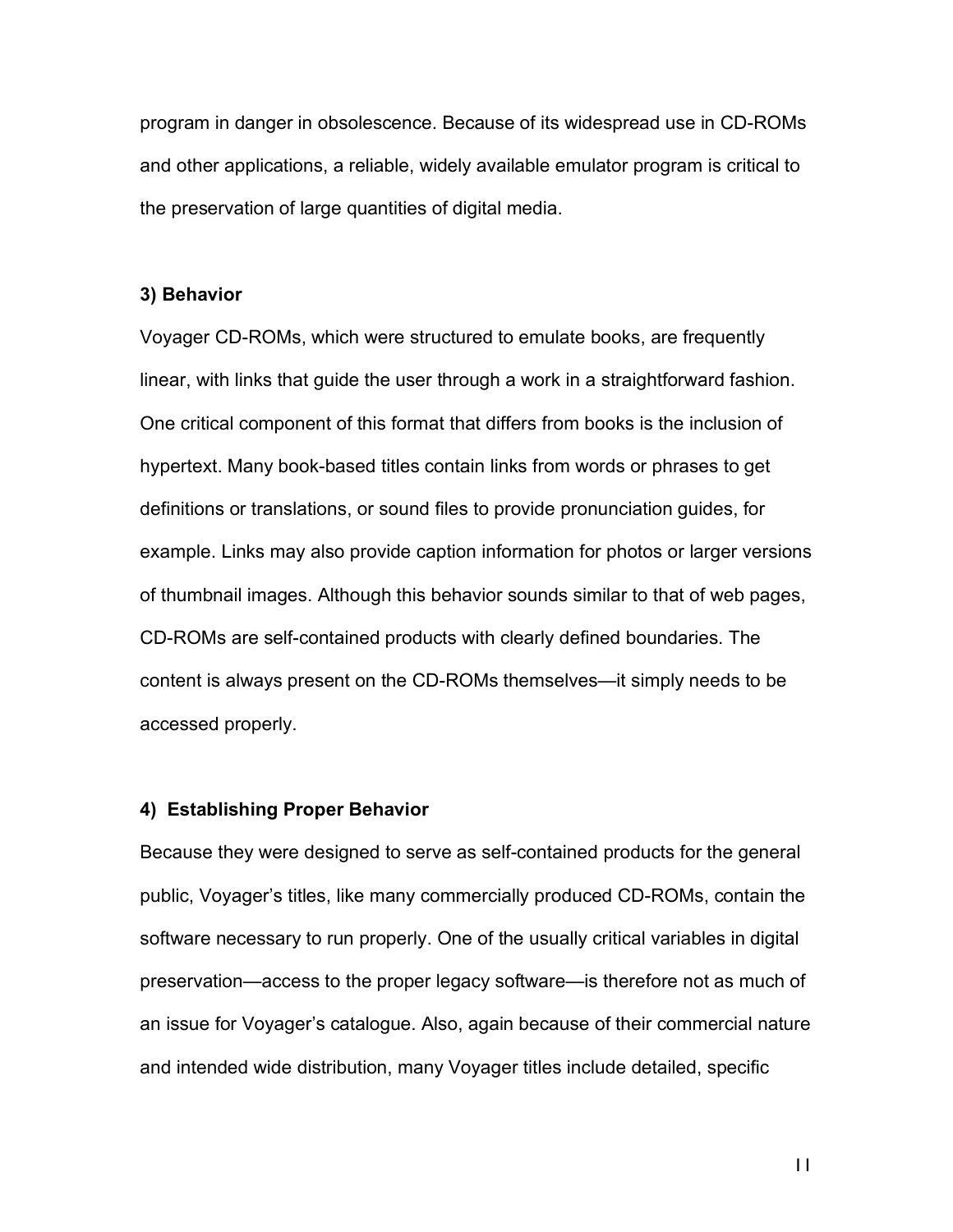system requirements and often, as mentioned above, their source code—a real boon to potential preservation. These two facts point to a logical means of establishing the proper behavior for Voyager's titles: obtaining the appropriate legacy computers. Admittedly, this approach poses challenges in terms of accessing the archival machines, but as of this writing they are still available. Ensuring the long-term preservation of these titles requires finding the right computer on which to play them.

In addition to securing the appropriate machines to play the Voyager titles, I recommend collecting and documenting information regarding proper behavior from the original programmers themselves. Many of the Voyager programmers are still involved in the digital-media industry, and any project seeking to preserve Voyager titles for the future needs to bring this now-dispersed corporate memory to the table. My own conversation with Colin Holgate made it very clear that potentially confusing or unclear points could easily be resolved simply by working with someone who was there at the beginning. This point may seem obvious, but because of the difficulties in dealing with preserving digital media, many projects end up with an exclusive focus on the objects themselves, unintentionally forgetting to rely on the expertise of the people who created them.

Holgate also pointed me to another, more limited source of potential information about behaviors. In the 1990s, Voyager produced demonstration videotapes of their products in order to show off new titles in situations where CD-ROM drives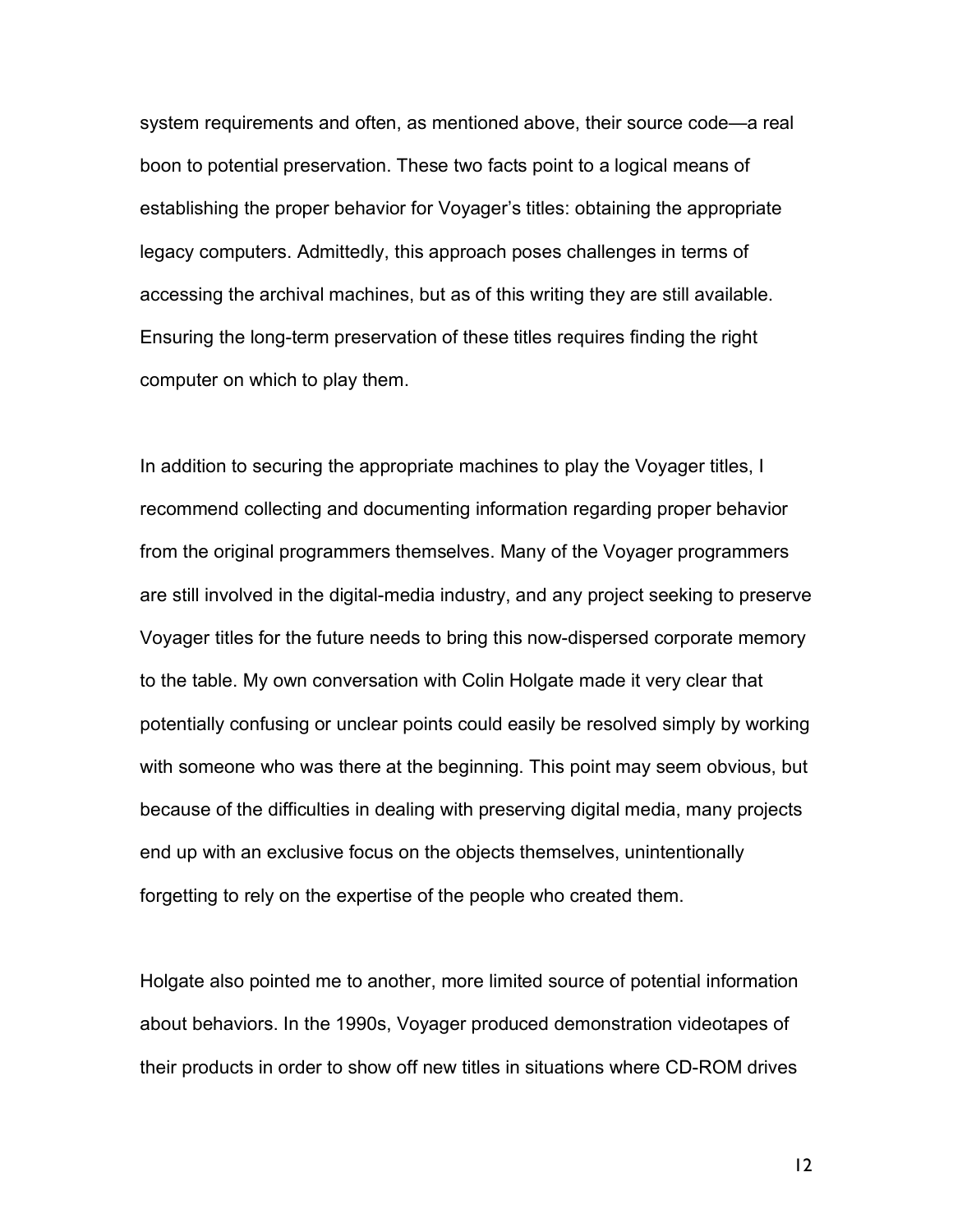might not be available or computers might not be hooked up to projectors for group display (this was necessary only a decade ago!). These videos, though limited in scope, do provide a very accessible demonstration of how Voyager titles behaved at the time of their introduction. Several of these videos are currently available as Shockwave files on the Institute for the Future of the Book13 website **(www.futureofthebook.org).**

## **CONCLUSION**

Because of their critical role in developing the aesthetics and creative possibilities of the CD-ROM, their overall high quality, and their relatively small number, the titles in the Voyager catalogue provide an ideal opportunity for further work in the field of CD-ROM preservation. It would truly be a shame if considering both their recent production and the impact they had on a nascent industry—these pioneering titles were left to become inaccessible. Unfortunately, this is a possibility that seems very likely if no further action is taken.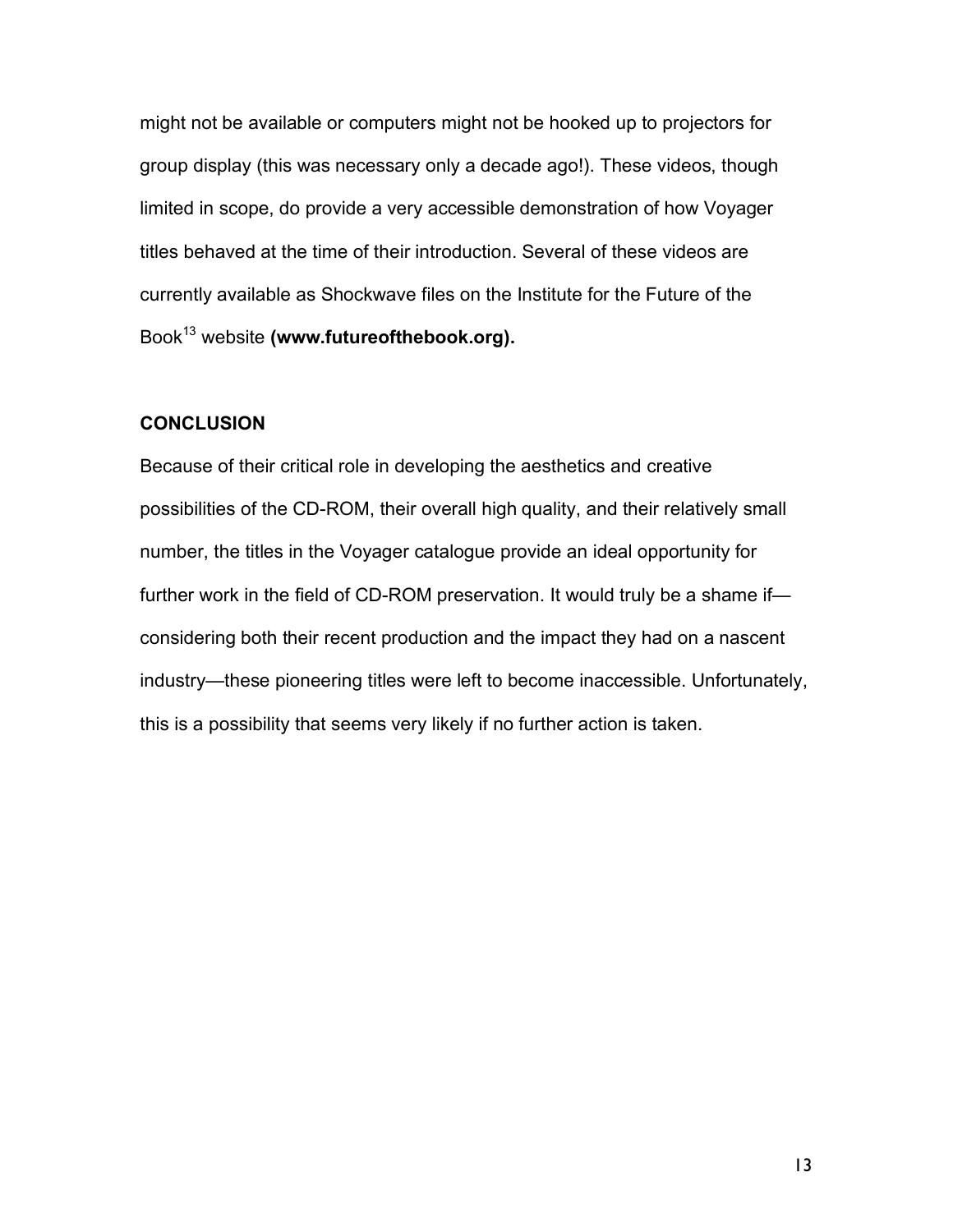# **WORKS CITED**

Abramovitch, Ingrid. "Radical Voyage," *Success*, November, 1994, p. 25.

Herther, Nancy K. "Discovering CD-ROM: Hot Titles and Trends." *Database*, October/November 1996, p. 14.

Hilts, Paul. "Everyman's Authoring Tool: Voyager's Expanded Book Toolkit Enables Production of Electronic Books with Multimedia on Floppy Disks." *Publishers Weekly*, March 1, 1993, p. 18.

Kafner, Katie and Adam Rogers. "How Now, Voyager?" *Newsweek*, October 9, 1995, p. 67–8.

Lewis, Peter H. "Disks for Mac: Voyager Still Leads." *The New York Times* (Late New York Edition), December 13, 1994, p. C14.

Phone interview with Colin Holgate, December 12, 2004.

"Multimedia *Crucible* from Penguin & Voyager." *Publishers Weekly,* September 5, 1994, p. 24.

Pack, Thomas. "Bookstores Are Hot: CD-ROM Sections Are Not Yet!" *CD-ROM Professional*, March 1995, p. 40.

Reid, Calvin. "A *Maus* That Roars." *Publishers Weekly,* January 31, 1994, p. 26.

Snider, Mike. "Criterion: Nobody Does It Better; Its Innovations Set Bar for DVDs." *USA Today*, June 29, 2004, p. D5.

Trachtenberg, Jeffrey A. "U.S. History on a CD-ROM Stirs Up a Storm," *The Wall Street Journal*, February 10, 1995, p. B1.

Vickers, Graham. "Now Voyager." *Creative Review*, February 1997, p. 38.

Virshup, Amy. "The Teachings of Bob Stein." *Wired 4.07* (1996); accessed December 13, 2004, at http://www.wired.com/wired/archive/4.07/stein\_pr.html.

Website: The Night Kitchen. Accessed December 14, 2004, at http://www.nightkitchen.com/aboutnk/index.phtml.

Website: The Institute for the Future of the Book, Accessed December 14, 2004, atwww.futureofthebook.org.